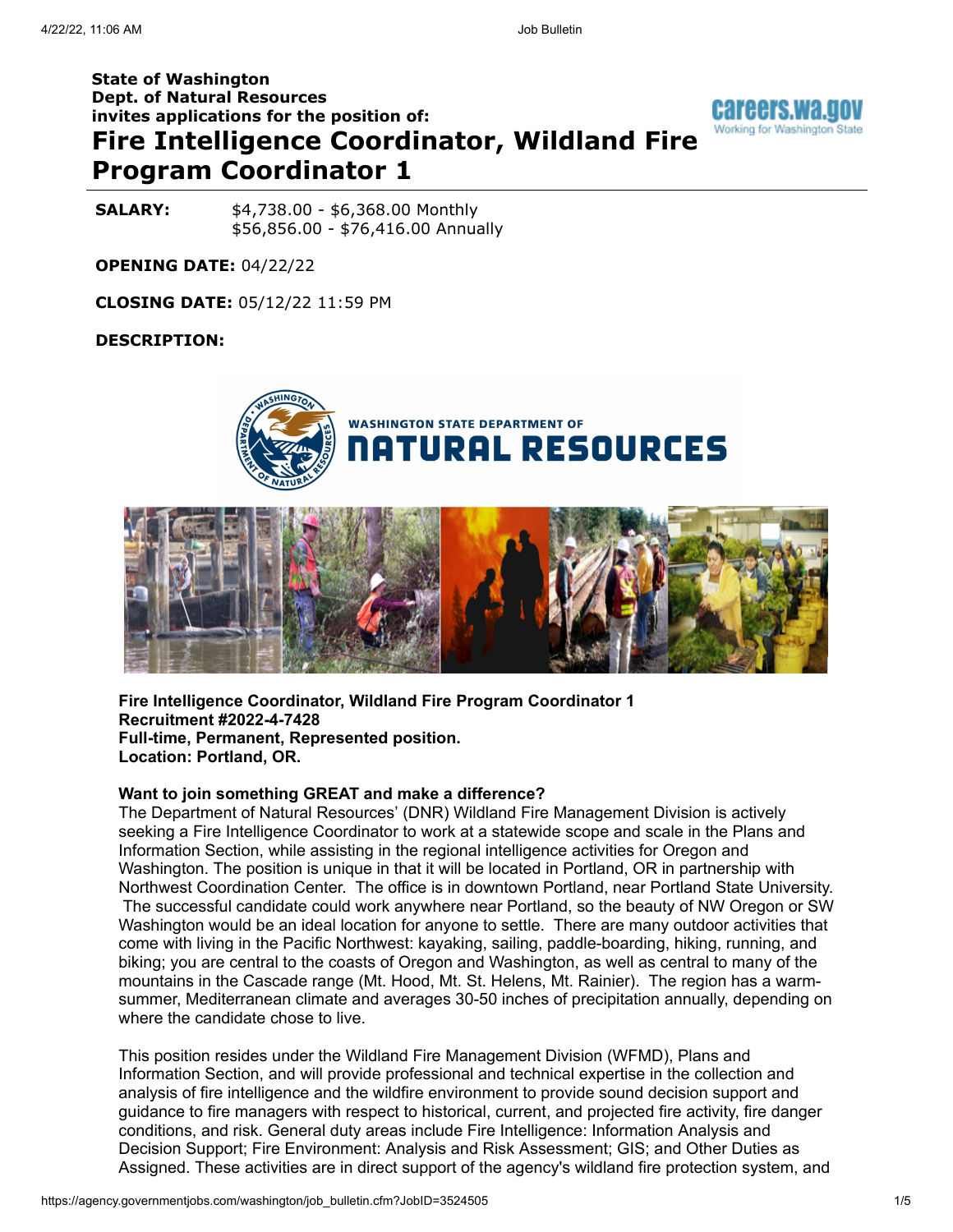incorporates regional statistical information into any reporting or analysis that might also impact DNR. The person in this position may work independently as well as part of temporary teams or projects (including act as team or project leader.)

#### **DUTIES:**

#### **Responsibilities:**

- Develop and coordinate the agency-wide intelligence and data activities for the state.
- Use fire occurrence databases and geographic information systems to analyze and evaluate data and prepare information products.
- Serve as the Plans/Information Section liaison between the Wildland Fire Management Division and Communications, gathering intelligence and preparing daily briefings for Communications to use in news or social media releases.
- Provide written and verbal analysis, briefings and reports for agency management, executives, external partners, legislators, media, and special interest groups.
- Responsible for daily maintenance of the Wildland Fire Management Division's "dashboard" during fire season.
- Assist field staff and dispatch personnel with technical needs associated with the use of FIReS for fire reporting.
- Assist NWCC with communication of statewide and regional fire statistics, and serve as coverage for the intelligence section at NWCC during fire events.

# **QUALIFICATIONS:**

#### **Required Qualifications:**

- At least 4 years of work and/or educational experience collecting, analyzing, and displaying data associated with any natural resources area of expertise.
- Experience with data analysis and statistics.
- Knowledge of wildland firefighting techniques, practices, resources and terminology used for wildland fire suppression.
- Ability to track, manipulate, and report data.
- Proficient with computers, MS Office software, and use of relational data base management systems, especially Excel.
- Ability to utilize GIS to track and create data.
- Knowledge of fire and aviation weather technology, weather's effect on various fuel types, weather as it influences fire behavior.
- Knowledge of ICS dispatch processes and procedures.
- Knowledge of NFDRS, NIMS, ICS, IQS, WFDSS, weather reporting programs, computer operations for data entry, storage and retrieval.
- Experience developing verbal and written informational briefings and/or presentations.
- Strong written and oral communication skills.
- Ability to develop and maintain cooperative, effective working relationships both internally and externally.
- Ability to professionally represent agency management with all partners.
- Ability to obtain qualification for Situation Unit Leader within an agreed period of time from date of hire.
- Practical knowledge of wildland fire gained from fireline firefighting experience or participating on-the-ground in prescribed fire operations.
- DNR Core Competencies:
	- Personal Accountability
	- Value Others
	- Compassionate Communication
	- o Inspire Others
	- Commitment to Excellence
- Office; potential for some field work when on assignment, which could be rustic and rudimentary.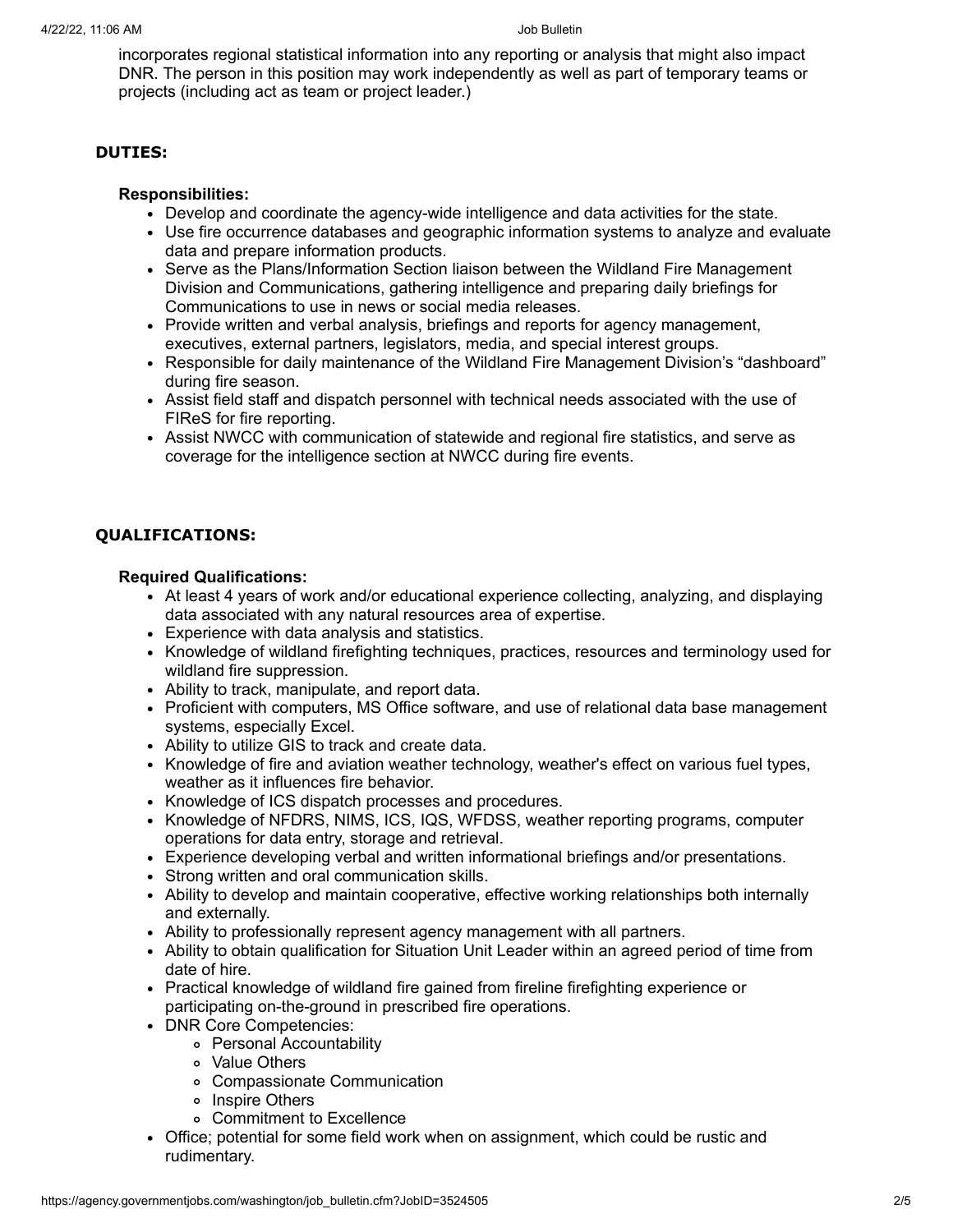- Occasionally, for meetings and field assignments; however, technology can be utilized most of the time to prevent too much travel (like virtual meeting platforms). This position could travel on fire or in other emergency all-hazard situations, but it isn't required. If this position does participate in fire assignments, camping, eating and showering in a camp setting could be expected
- Employees of the Department of Natural Resources (DNR) are required to be fully vaccinated against COVID-19 as a condition of employment. This position is based in an office/fieldwork setting and requires in-person attendance/interactions with no option for fulltime telework. Please note that any offer of employment is contingent upon you providing verification of your vaccine status. No start date will be approved until you verify your status.

#### **Desired Qualifications:**

- Bachelor's degree in Mathematics, Statistics, Business, or Natural Resource Management related field.
- Professional work experience using statistics.
- Knowledge/experience using spatial data/mapping software (i.e. ESRI ArcGIS, QGIS, etc.) and data analytics software (i.e. Excel, Tableau, etc.).
- Knowledge or interest in applied statistics (descriptive and inferential).
- Understanding how to organize data into a form that can be understood by the general public, and how to display data so it is visually appealing.
- Experience speaking in public or experience providing briefings to managers and decisionmakers.

### **SUPPLEMENTAL INFORMATION:**

### **[About the Department of Natural Resources](https://www.dnr.wa.gov/about-washington-department-natural-resources) (DNR).**

At DNR we approach our work through the lens of making Washington a better place environmentally and are dedicated to serving Washington's lands and communities through diversity, equity and inclusion. With nearly 1,500 employees in locations throughout Washington, we manage and protect more than 5 million acres of state-owned forest, range, commercial, agricultural and aquatic lands.

**Our Vision –** Our actions ensure a future where Washington's lands, waters, and communities thrive.

**Our Mission –** Manage, sustain, and protect the health and productivity of Washington's lands and waters to meet the needs of present and future generations.

### **Our Core Values:**

- Safety and Well-Being —Our top priority is the safety of the public and our employees.
- Public Service —We value and respect the public we serve, and we value and respect the people of the Department of Natural Resources who step up to serve.
- Innovation and Creative Problem-Solving We solve our state's most pressing challenges through innovative thinking, dedication, and bold and creative vision.
- Leadership and Teamwork —We are committed to building leaders at all levels and building teams for success.

### **DNR provides excellent benefits, a few of those include:**

- Commitment to organizational health and wellness
- Work/life balance
- DNR Employee Resource Groups (Diversity, Equity and Inclusion Council, Women's Employee Resource Group, Veterans Employee Resource Group, etc.)
- Statewide Employee Business Resource Groups, [visit here to learn more](https://ofm.wa.gov/state-human-resources/workforce-diversity-equity-and-inclusion/statewide-business-resource-groups)
- Leadership that empowers and supports employees
- Professional development opportunities
- Educational and career development aid
- Public Service Loan Forgiveness Eligibility
- Opportunities to participate in wildland fire suppression assignments
- A comprehensive benefit package that includes employer contributions toward health insurance, paid holidays, retirement plans, sick leave and vacation days. Visit <http://careers.wa.gov/benefits.html> for more information.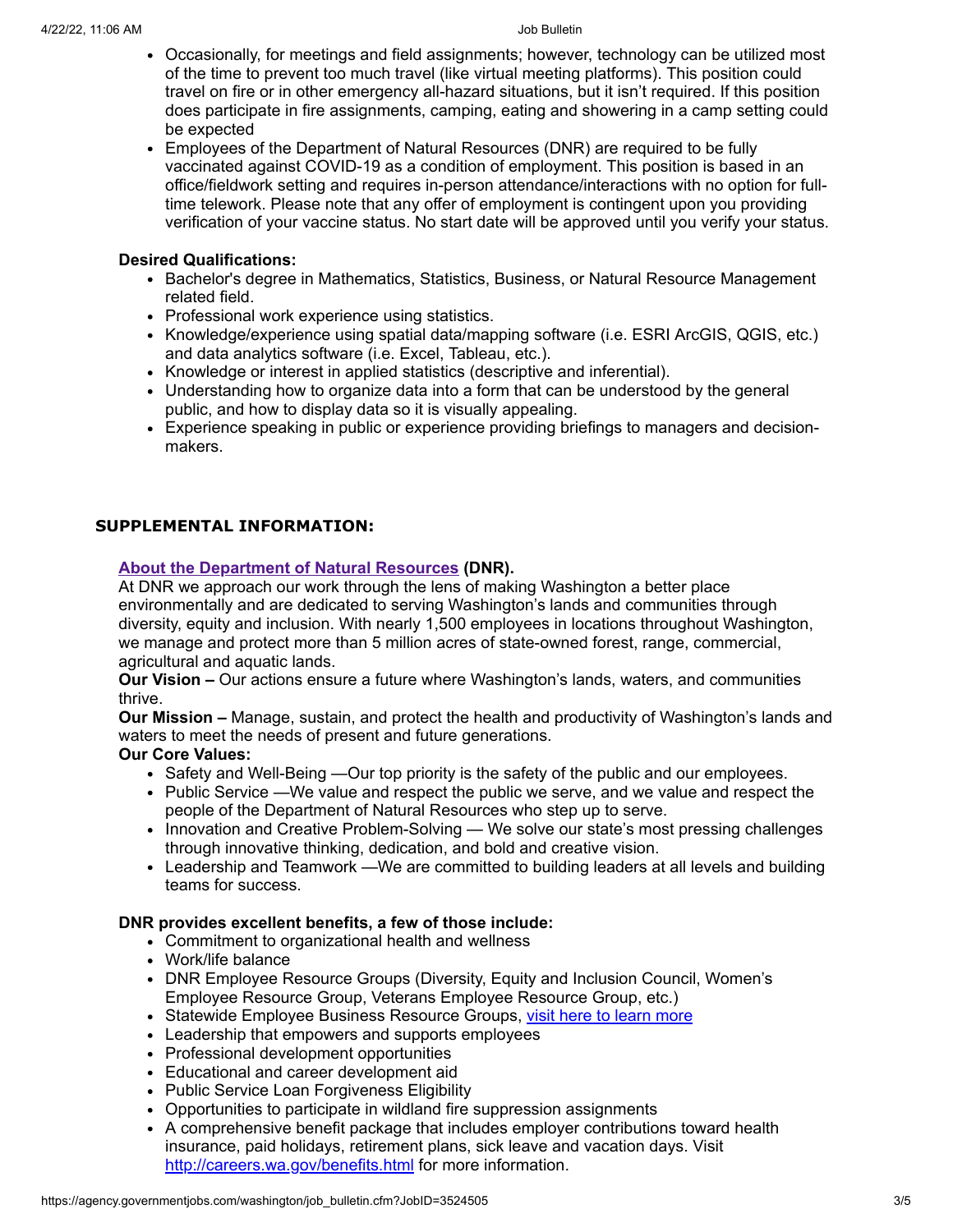#### **Application Requirements:**

- To be considered you must apply online at www.careers.wa.gov (Click on the APPLY button above). You must complete the entire online application to be considered for the position.
- Attach a letter of interest describing how your experience and qualifications relate to the position profile and the position required, desired and special requirements.
- Attach a resume describing your experience and qualifications.
- Provide three to five professional references you may attach a document, use the References text field in the online application, or include with resume.
- Complete all supplemental questions.

#### **Additional Information:**

This recruitment may be extended and may also be used to fill future similar vacancies for up to sixty (60) days.

Veterans wishing to claim Veteran's preference please attach a copy of your DD-214, NGB-22 or other verification of military service. Please black out your social security number prior to attaching. We thank you and are grateful for your service!

The Department of Natural Resources is an Equal Opportunity Employer. We strive to create a working environment that includes and respects cultural, racial, ethnic, sexual orientation and gender identity diversity. Women, racial and ethnic minorities, persons of disability, persons over 40 years of age, veterans, military spouses or people with military status, and people of all sexual orientations and gender identities are encouraged to apply.

Persons needing accommodation during the screening process or this announcement in an alternative format may contact DNR Recruiting staff at (360) 522-2500 or (360) 522-0143 or by email at **DNR**recruiting@dnr.wa.gov. Those with a hearing impairment in need of accommodation are encouraged to contact the Washington State Telecommunications Relay Service (TRS) at 1- 800-833-6388 or [www.washingtonrelay.com.](http://www.washingtonrelay.com/)

#### **Check us out on:** [DNR's website](https://www.dnr.wa.gov/) | [Facebook](https://www.facebook.com/WashDNR/) | [Twitter](https://twitter.com/waDNR) | [Instagram](https://www.instagram.com/washdnr/) | [YouTube](https://www.youtube.com/user/WAstateDNR) | [WordPress](https://washingtondnr.wordpress.com/)

**Questions?** Please contact Angie Lane at angie.lane@dnr.wa.gov, 360-259-8033 or e-mail us at [DNRrecruiting@dnr.wa.gov.](mailto:DNRrecruiting@dnr.wa.gov)

Once you submit your online application, you can check your status by logging into your account. If you experience technical difficulties creating, accessing or completing your application call NEOGOV toll-free at (855)524-5627 or email [CareersHelp@des.wa.gov.](mailto:CareersHelp@des.wa.gov)

# **Fire Intelligence Coordinator, Wildland Fire Program Coordinator 1 Supplemental Questionnaire**

- \* 1. Please describe what interests you about the Department of Natural Resources.
- \* 2. Please describe what a diverse and inclusive work environment means to you.
- \* 3. Please describe your level of data analysis and describe the experience or education you have that supports your level of expertise (beginner, intermediate, or expert).
- \* 4. Please describe how you have collaborated on past informational briefings by indicating who you collaborated with, what the project was, and what the outcome was (positive or